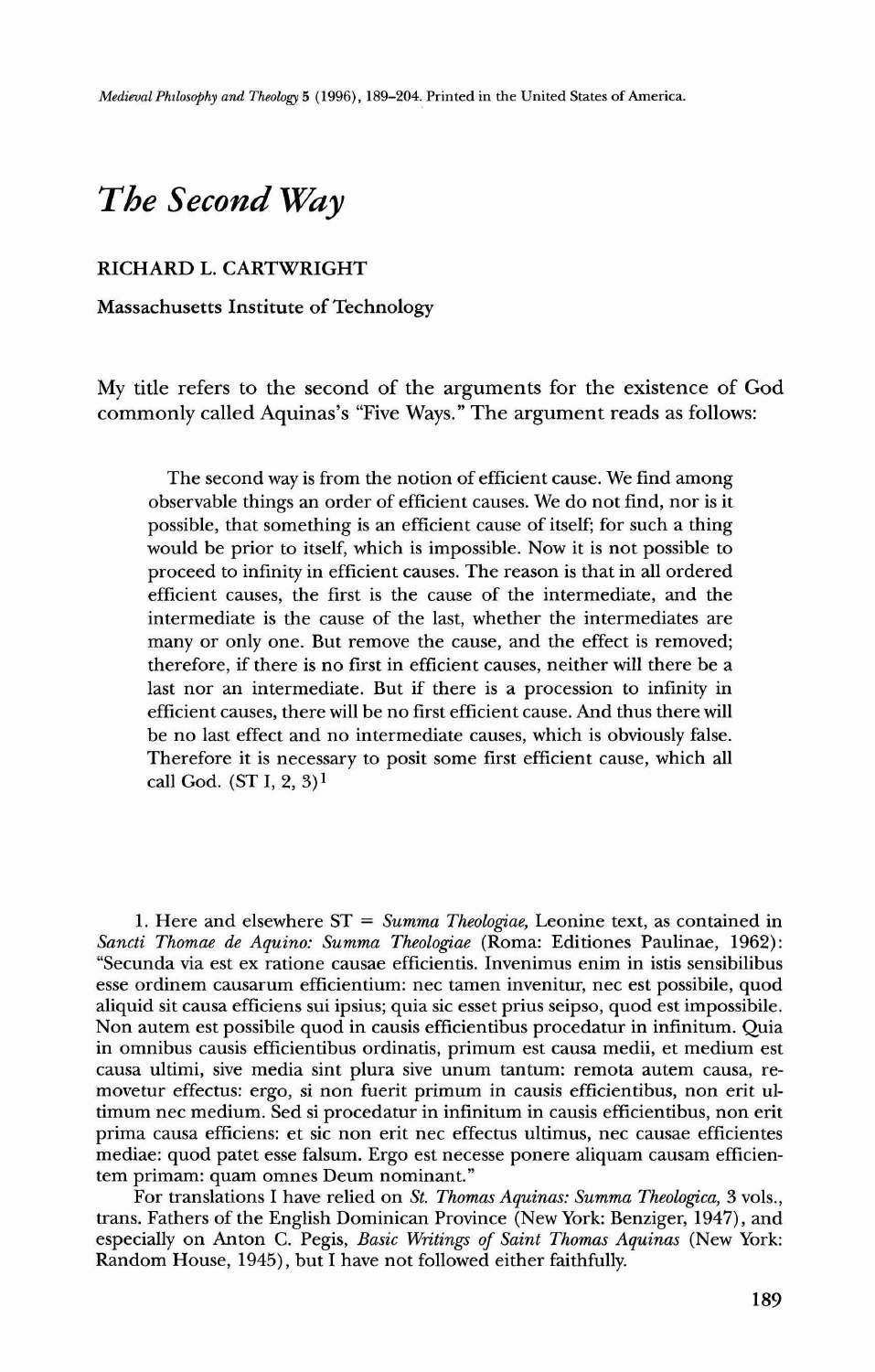## THE CONCLUSION

The conclusion is that there exists "some first efficient cause" *{aliquant causam efficientem primam*). Now, anything that is a first efficient cause surely is an efficient cause that has no efficient cause. So the conclusion of the Second Way must at any rate imply

(1)  $Ex(EyxCy < EyyCx)$ ,

where C is the relation of efficient causation, that is, the relation x bears to yjust in case x is an efficient cause of y.

It may be thought that we are to understand the conclusion to be a stronger proposition, namely,

(2) 
$$
E_1x
$$
 (EyxCy &  $\sim$ EyyCx)

which requires that there be exactly one thing in the field of C to which nothing bears the relation C. That (2) is the conclusion may be thought to be implied by Aquinas's use of 'first' *{pήmam)* and, as well, by the relative clause 'which all call God' *{quam omnesDeum nominant).* Now, it is no doubt true that Aquinas was ready to affirm (2); nevertheless, I doubt that he took it to be demonstrated in the Second Way. Indeed, I think the project in ST I, 2, 3 is to demonstrate that there is *a* God. Not until ST I, 11, 3 does Aquinas address the question whether there is *one* God *{utrum Deus sit* unus); and there he relies for a positive answer mainly on the simplicity and perfection of the divine nature, which he considers himself to have demon strated in the intervening articles.<sup>2</sup>

To understand ST I, 2, 3 in this way requires that there the word 'God' be understood as a general term; otherwise 'there is a (at least one) God' would be nonsense. But this is hardly an impediment. As Peter Geach has more than once pointed out,<sup>3</sup> Aquinas himself said that the word *Deus* is a *nomen naturae:* "this name 'God' is an appellative name, not a proper name, because it signifies the divine nature as in a possessor" (ST I, 13, 9, ad 2).<sup>4</sup> In Aquinas's usage, then, the word 'God' admits a plural. And indeed we

2. Medieval philosophers standardly separate the questions of whether there is a God and whether there is one God. Henry of Ghent is explicit on the point: "Whether there be one or several such is not the issue here in the question about the being of God, but is a point that remains to be proved later in the question, namely, about his unicity." *Summa Quaestionem Ordinaήum* 22, 4; as translated in John F. Wippel and Allan B. Wolter, *Medieval Philosophy* (New York: Free Press, 1969), p. 382. Compare Duns Scotus, *De Pήmo Pήncipio,* III.

3. See Peter Geach, *God and the Soul* (New York: Schocken Books, 1969), p. 57, and G. E. M. Anscombe and P. T. Geach, *Three Philosophers* (Ithaca: Cornell Univer sity, Press, 1961), p. 109.

4. "Hoc nomen *Deus* est nomen appellativum, et non proprium, quia significat naturam divinam ut in habente." See also ST III, 35, 4, ad 3.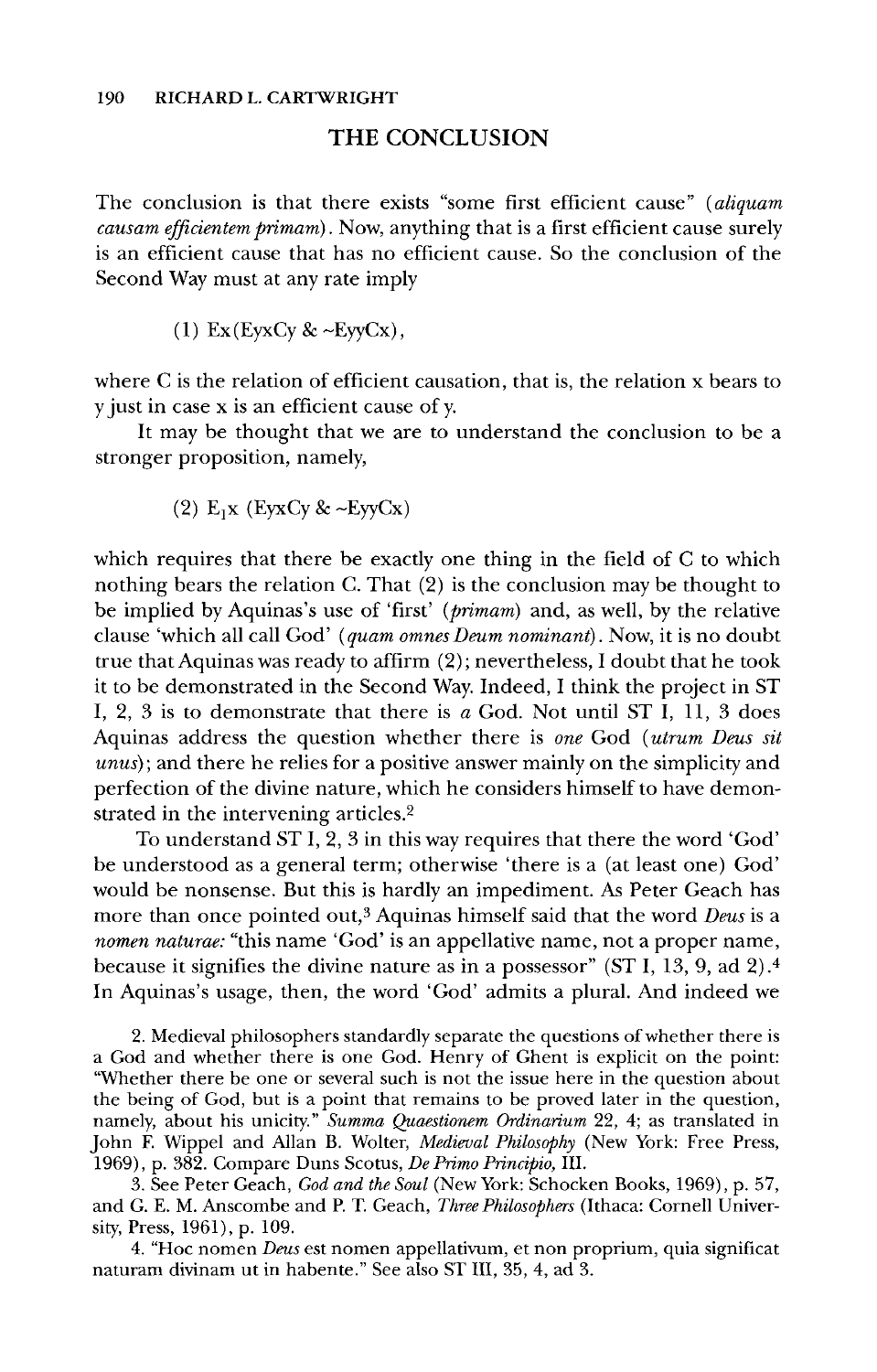find him concluding at ST I, 11, 3 that "it is impossible that there be many Gods" (impossibile est ergo esse plures Deos). Out of piety, I suppose, the author of a certain Latin grammar cautions students to "decline *Deus* only in the singular." Aquinas would have thought the piety misplaced.

As for the word 'first', notice that it is qualified by 'some' *(aliquam);* and 'some first cause' must surely be interpreted in the sense of 'a cause to which nothing is causally prior'.

According to Aquinas, God is an efficient cause of all things (other than Himself, of course).<sup>5</sup> An alternative strengthening of (1) may therefore be suggested, namely;

(3) Ex(EyxCy & ~EyyCx & (z) (~ $z = x \rightarrow xCz$ )).

Again, I do not deny that we have here a proposition Aquinas would have affirmed. But I think it is not the conclusion of the Second Way. For one thing, no hint of it occurs in the text of the Second Way itself. For another, not until I, 44, 1 does Aquinas attempt to show that " anything which in any way exists is from God" *(omne quod quocumque modo est, a Deo esse);* and though the argument is not easy to understand, it explicitly appeals to the doctrine that God is per se subsistent being itself *(ipsum esse per se subsistens)*, which is allegedly demonstrated at I, 3, 4, and thus after the statement of the Second Way.

Propositions (2) and (3) are, of course, interesting in themselves, but a proper consideration of them would go well beyond the limits of this article. My present point is simply that neither proposition is the conclusion of the Second Way.

### THE PREMISES

Aquinas takes his conclusion to follow from three propositions: first, that in observable things there is an order of efficient causes *{in istis sensibilibus esse ordinem causarum efficientium*); second, that it is not possible for something to be an efficient cause of itself *{nee tamen invenitur, nee est possibile, quod aliquid sit causa efficiens sui ipsius)* third, that it is not possible to proceed to infinity in efficient causes *{non autem est possibile quod in causis efficientibus procedatur in infinitum)*. Subsidiary arguments are given for the second and

5. Thus he says at I, 44, 4, *ad* 4, "Deus sit causa efficiens . . . omnium rerum." Translators—for instance, the English Dominicans and Pegis—use the definite article where I have the indefinite. If their definite article is to be understood strictly, then the question is how best to understand Aquinas. It becomes clear that he could not have intended here to deny that, for example, Abraham was an efficient cause of Isaac.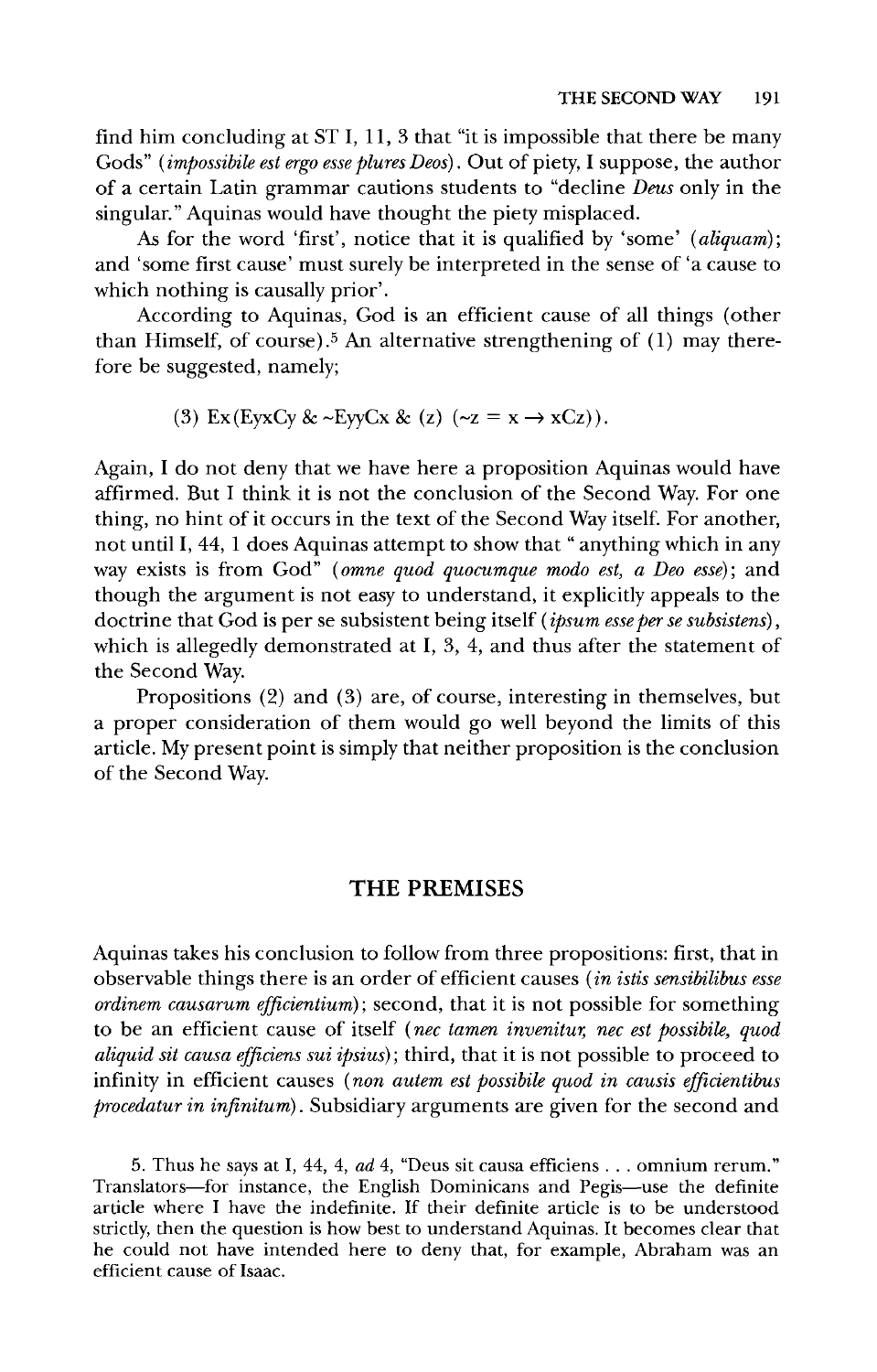third propositions; but as far as the Second Way is concerned, they do no work unless the conclusion follows from the three propositions just men tioned.

The second proposition is clear enough. Without its modality, it says that C is irreflexive:

(4) (x) ~  $xCx$ .

But what of the first and third? Classroom expositions often take the third to be, in contemporary jargon,

(5) There is no infinitely descending C-sequence,

that is, no sequence

 $\ldots$   $X_2$ ,  $X_1$ ,  $X_0$ 

such that  $x_i$  bears C to  $x_{i-1}$  for each positive integer i. As for the first, these same expositions take it to say no more than that C is nonempty:

(6) ExEyxCy.

Aquinas's reference, in the formulation of the first proposition and in the subsidiary argument for the third, to an *order* of efficient causes may raise a doubt about the accuracy of the classroom interpretation; and we shall see later that such a doubt is indeed justified. But in the meantime we may note that the resulting argument has at any rate one virtue: the conclusion of the Second Way—that is, (1)—follows from the three propo sitions  $(4)$ ,  $(5)$ , and  $(6)$ ; in fact, it follows simply from  $(5)$  and  $(6)$ . Let us see why.

## VALIDITY OF THE ARGUMENT

A consequence of the axiom of choice (in the presence of other standard set-theoretic axioms) is the *principle of dependent choices*: If R is a nonempty relation<sup>6</sup> and the range of R is included in the domain of R, then there exists an infinitely ascending R-sequence—that is, a sequence

**x 0 ' <sup>x</sup> l> <sup>X</sup>2>**

such that, for every natural number n,  $x_n$  bears R to  $x_{n+1}$ . Assume the axiom of choice in this form: every relation includes a function with the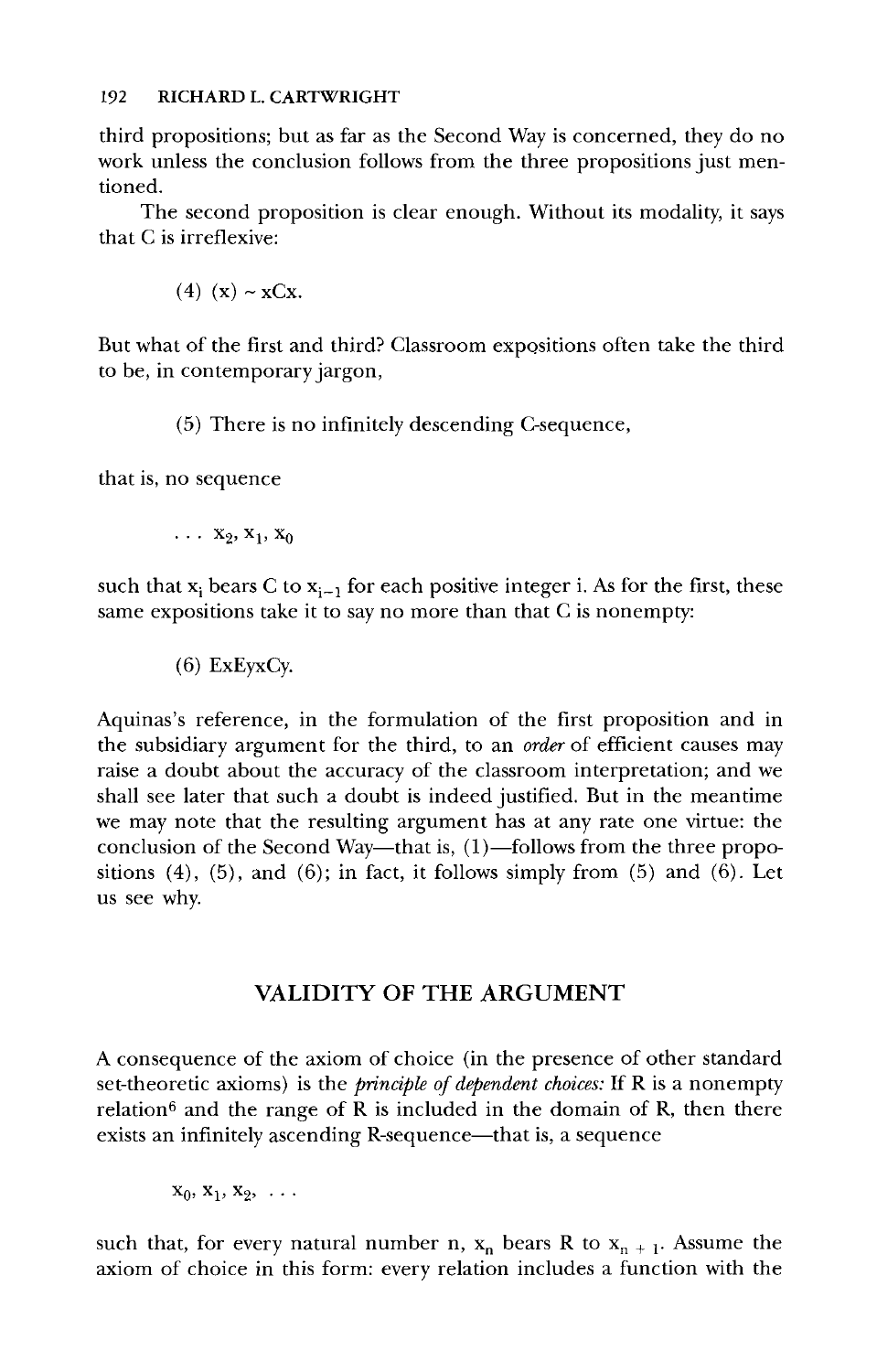same domain.<sup>7</sup> The principle of dependent choices is then demonstrable, as follows. Let R be a nonempty relation of which the range is included in the domain. By the axiom of choice, there is a function g included in R such that the domain of g is the domain of R. Where x is any member of the domain of R, there then exists by finite recursion a function f such that the domain of f is the set of natural numbers,  $f(0)$  is x and  $f(n + 1)$  is  $g(f(n))$ for every n. Since g is included in R,  $f(n)$  bears R to  $f(n + 1)$  for every n. Hence, f is an infinitely ascending R-sequence, as required.<sup>8</sup>

The purpose of this little deduction is not to persuade anyone of the truth of the principle of dependent choices. If persuasion is wanted, one may better argue informally as follows. Again, let  $\overline{R}$  be a nonempty relation of which the range is included in the domain. Nonemptiness of R means that something x bears R to something y. But then inclusion of the range of R in the domain of R guarantees that y in turn bears R to something z, which in its turn bears  $\overline{R}$  to something w, and so on without end. If it is pointed out that nothing in the situation requires that y, z, w, and so on be other than x, one may simply agree; for, an infinitely ascending R-sequence, as required by the principle of dependent choices, need not be nonrepetitive.

Some easy manipulations show that the principle of dependent choices can as well be put this way: if R is nonempty and the domain of R is included in the range of R, then there is an infinitely descending R-sequence. Equivalently, if  $\overline{R}$  is nonempty and there is no infinitely descending R-sequence, then the domain of  $R$  is not included in the range of  $R$ . Or, spelling out what is meant by nonemptiness of R and noninclusion of its domain in its range,

> (7) For every relation R, if ExEyxRy and there is no infinitely descending R-sequence, then  $Ex(EyxRy \& \sim EyyRx)$ .

6.1 take relations always to be dyadic. I treat them as sets of ordered pairs, but such outright identification is not essential to the discussion that follows.

7. A more familiar version is this: for every set X of nonempty sets, there is a function f such that, for every A in X, f (A) is in A. Here f is called a *choice function* for X. In particular, then, if  $\hat{R}$  is a nonempty relation, there is a choice function  $g$ for the set of sets of the form  $\{z:xRz\}$ . But then the set of ordered pairs  $\langle x,y \rangle$  such that x belongs to the domain of R and  $y = g$  ( $(z:xRz)$ ) is a function included in R having the same domain as R. Thus the more familiar version implies that the one in the text holds for nonempty relations; the case of the empty relation is trivial. For the reverse implication, let X be a set of nonempty sets, and let E be the set of ordered pairs  $\angle A$ , x such that A is in X and x is in A. Then E includes a function with the same domain, a function that is evidently a choice function for X.

8. The principle of dependent choices appears to have been first isolated by Paul Bernays. See "A System of Axiomatic Set Theory," *Journal of Symbolic Logic* 7 (1942): 65-89, at 86. It is known to be weaker than the axiom choice: see A. Mostowski, "On the Principle of Dependent Choices," *Fundamenta Mathematicae* 35 (1948): 127-30.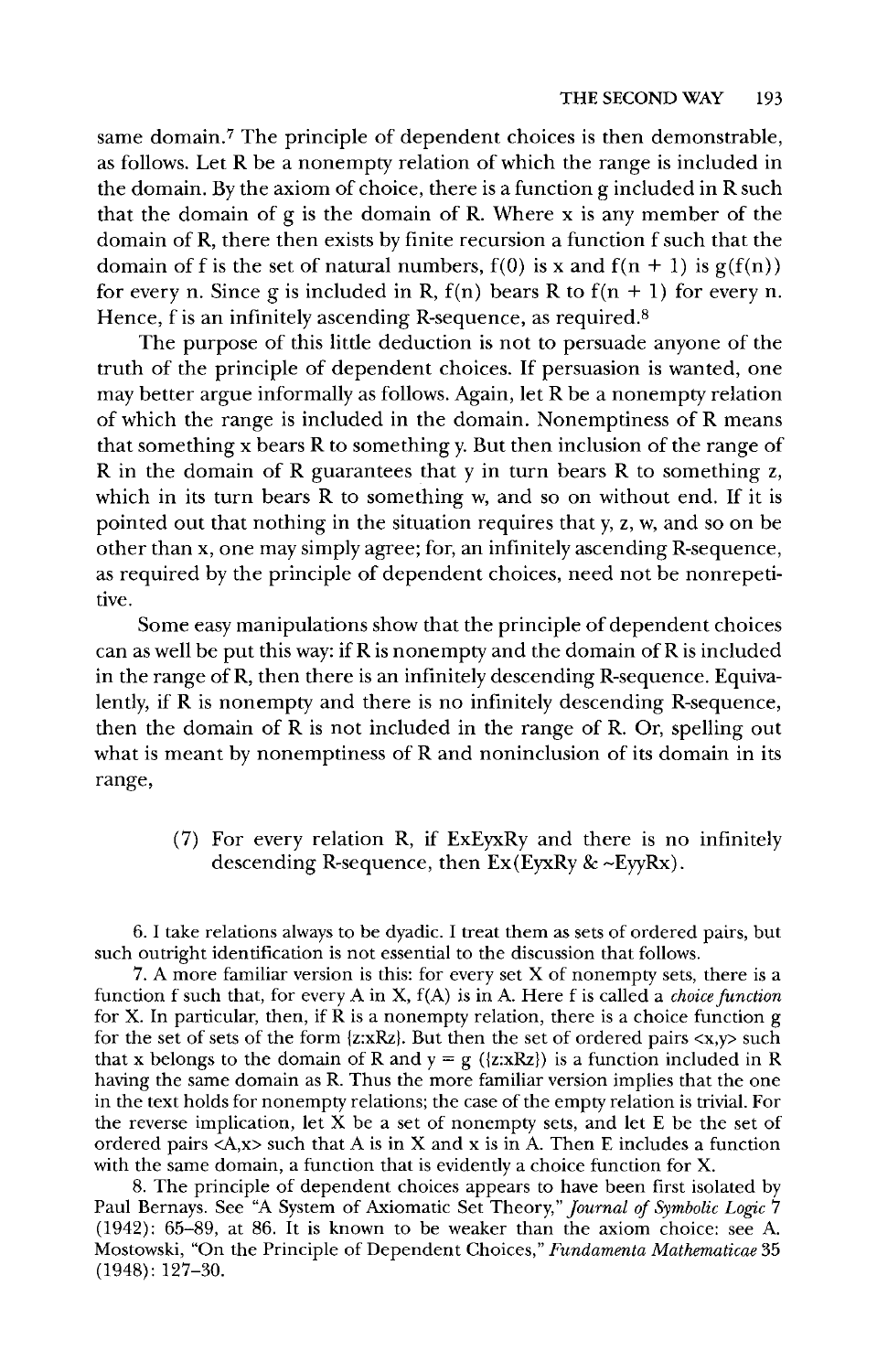Here we have the principle of dependent choices in a form immediately relevant to the Second Way, for instantiation of (7) to the particular case of C yields

> (8) If ExEyxCy and there is no infinitely descending C-sequence then  $\overline{Ex}$ (EyxCy & ~EyyCx),

which is the conditional having the conjunction of (5) and (6) as antecedent and (1) as consequent. If, as I think, (7) is a necessary truth, so is (8); and if (8) is a necessary truth, (5) and (6) together strictly imply (1). Plain truth of  $(7)$  permits us to say that the conjunction of  $(5)$  with  $(6)$  set theoretically implies (1).

## A SECOND SECOND WAY

By putting the principle of dependent choices to further work, we may formulate an alternative version of the Second Way.

First, a couple of definitions. Where R is any relation and A any set, an *R-minimal* member of A is a member of A to which nothing in A bears R; and R is *well founded* if and only if every nonempty set has an R-minimal member. Using the principle of dependent choices we may then show

> (9) A relation R is well founded if and only if there is no infinitely descending R-sequence.

*Proof:* It is obvious that a well-founded relation admits of no infinitely descending sequence: the terms in any such sequence would constitute a set that had no member minimal with respect to the relation. For the other direction, assume that R is not well founded, so that some nonempty set A has no R-minimal member. Let S be the restriction of R to A, that is, the relation that x bears to y just in case x and y are members of A and x bears R to y. Since A has no R-minimal member and S is included in R, the domain of S is included in the range of S. So, by the principle of dependent choices, there is an infinitely descending S-sequence. But any such is also an infinitely descending R-sequence.

The upshot is that we obtain an equivalent of the classroom version of the Second Way by replacing (5) with

(10) C is well founded.

The Second Way, thus understood, is simply this: since efficient causation is nonempty and well founded, something is an efficient cause that has no efficient cause.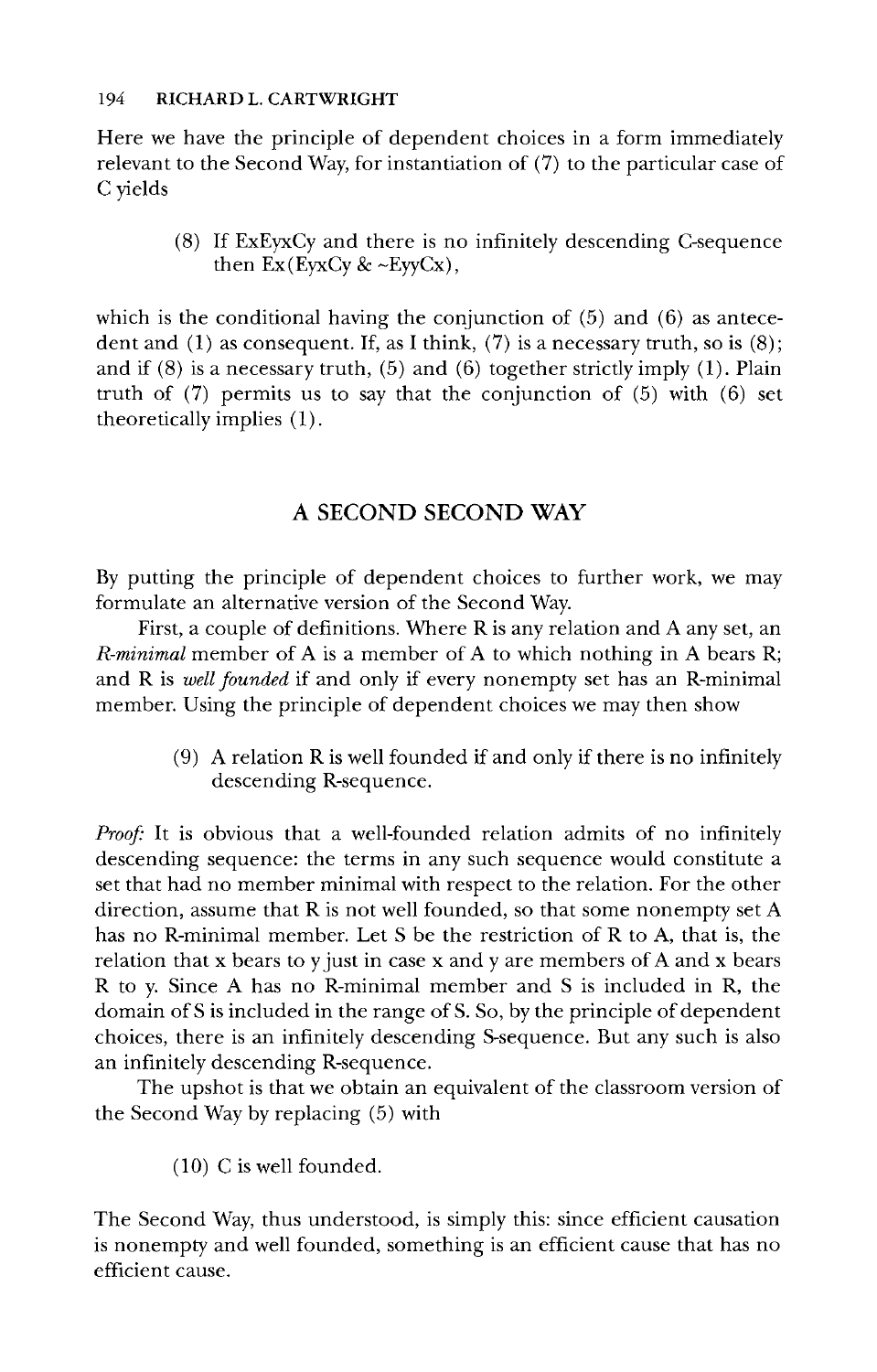#### IRREFLEXIVITY AND TRANSITIVITY

We have seen that Aquinas seems to make the conclusion of the Second Way depend on irreflexivity of the relation of efficient causation. Commentators typically follow him on this point, and sometimes they take transitivity of the relation to be an additional premise. Thus Anthony Kenny claims to detect in each of the Five Ways a common formal structure: a nonempty relation R is shown to be irreflexive and transitive, and from this it is concluded that either the domain of R is not included in its range or there is an infinitely descending R-sequence.<sup>9</sup> Now, of course, it is true that if R is nonempty, irreflexive, and transitive, then either the domain of R is not included in its range or there is an infinitely descending R-sequence. That is an immediate consequence of the principle of dependent choices. But I am nevertheless dissatisfied with Kenny's description of the common formal structure, at least in the case of the Second Way.

As for irreflexivity of C, it is enough to note that it adds nothing to the deductive power of  $(5)$ , or  $(10)$ , and  $(6)$ . The reason is that  $(4)$  is already a consequence of (5): if x were to bear C to x, then  $\{x\}$  would have no R-minimal member and hence C would not be well founded. More generally, (5) bans C-cycles, that is, sequences

 $\mathbf{x}_0, \mathbf{x}_1, \ldots, \mathbf{x}_n$ 

such that

 $x_n Rx_0 Rx_1 R \ldots Rx_{n-1}Rx_n$ .

Again, the terms of such a sequence would constitute a set having no R-minimal member.

For three reasons I have not assumed C to be transitive. One is that the assumption is unnecessary: (1) follows without it. Another is that nothing Aquinas says in the statement of the Second Way implies that efficient causation is transitive. The third, and most important, is that Aquinas took efficient causation to be nontransitive. *Begetting* is included in efficient causation.<sup>10</sup> But though Abraham begot Isaac and Isaac begot Jacob, Abraham did not beget Jacob.

9. Anthony Kenny, *The Five Ways: St. Thomas Aquinas' Proofs of God's Existence* (New York: Schocken Books, 1969), pp. 36–37. My description of the structure differs from Kenny's in matters of detail that seem to me not to affect the points at issue. In particular, I speak of an infinitely descending R-sequence, whereas Kenny instead speaks of "an endless series of things standing in the relation R to each other." His phrase admits of more than one interpretation; I have interpreted it weakly.

10. See, for example, ST I, 46, 2, ad 7.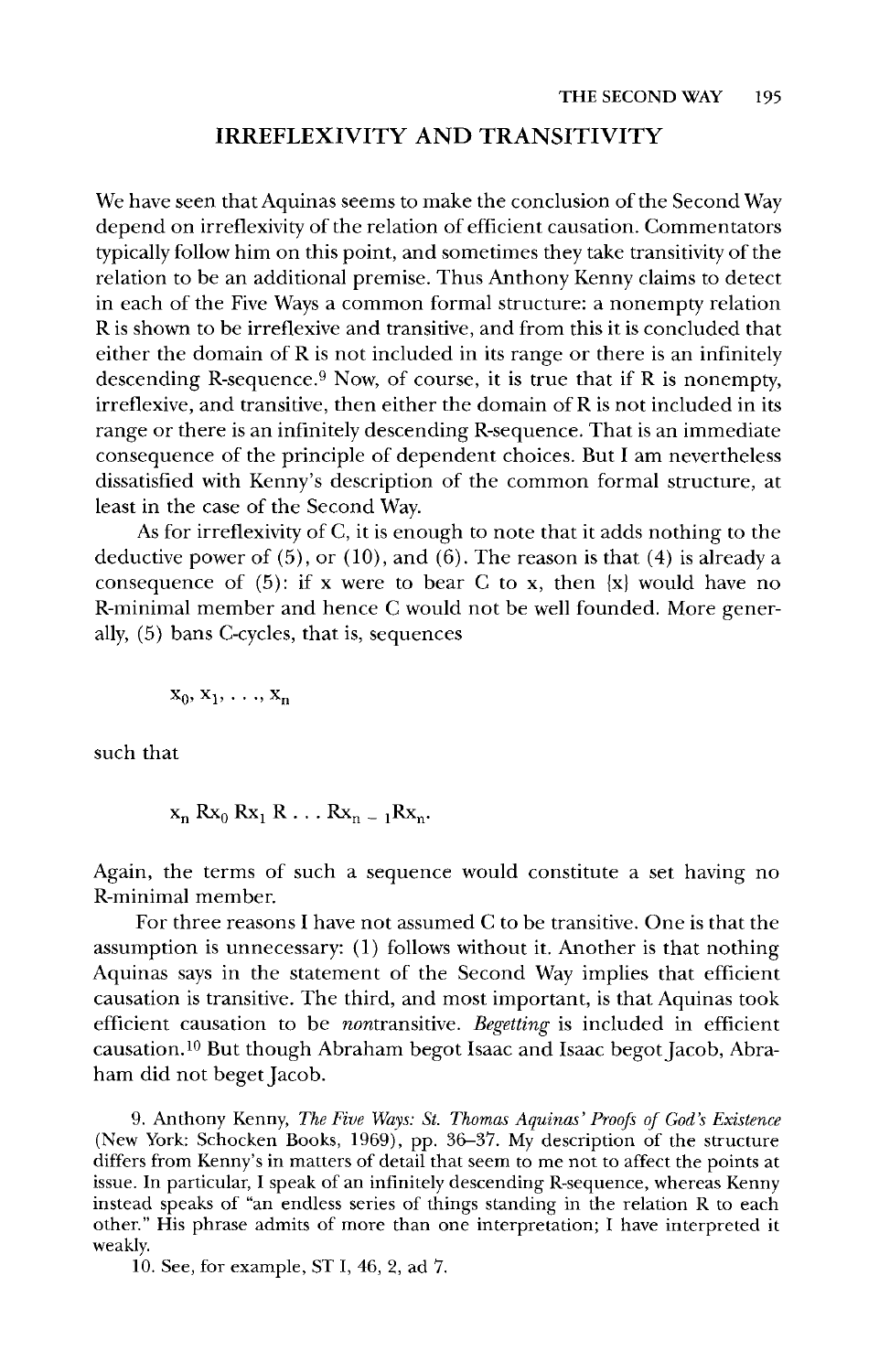#### 196 RICHARD L. CARTWRIGHT

#### **PROBLEMS**

When they first encounter the Second Way, students invariably question (5), the proposition that there is no infinitely descending C-sequence. They do not find the proposition obvious, and they find the argument Aquinas gives for it question begging. Aquinas argued;

Now in efficient causes it is not possible to proceed to infinity, because in all ordered efficient causes, the first is the cause of the intermediate, and the intermediate is the cause of the ultimate cause, whether the intermediates are many or only one. Now, remove the cause and the effect is removed. Therefore, if there is no first cause among efficient causes, there will be no ultimate, nor any intermediate, cause. But if in efficient causes it is possible to proceed to infinity, there will be no first efficient cause, and thus neither will there be an ultimate effect, nor any intermediate efficient causes—which is plainly false.<sup>11</sup>

It is indeed hard to overcome an impression that the question has been begged.

Scholars may find it more troubling, however, that in other places Aquinas explicitly states that infinitely descending C-sequences *are* possible. Divine revelation alone assures us that in actuality there are none. But then what is to be made of the argument just quoted, the conclusion of which seems to be that infinitely descending C-sequences are *not* possible? And of what use is an argument for the existence of God that rests on an article of faith?

A text central to all this occurs in ST I, 46, 2. The question there under discussion is whether it is a matter of faith that the world began. Aquinas holds that it is. But he must answer objections, of which the seventh is a purported demonstration that the world began:

If the world was eternal, generation was from eternity. Therefore one man was begotten of another to infinity. But the father is an efficient cause of the son, as is said in *Physics* II. Therefore in efficient causes there is an infinite series—which is disproved in *Metaphysics* II.<sup>12</sup>

11. "Non autem est possibile quod in causis efficientibus procedatur in infini tum. Quia in omnibus causis efficientibus ordinatis, primum est causa medii, et medium est causa ultimi, sive media sint plura sive unum tantum: remota autem causa, removetur effectus: ergo, si non fuerit primum in causis efficientibus, non erit ultimum nee medium. Sed si procedatur in infinitum in causis efficientibus, non erit prima causa efficiens: et sic non erit nee effectus ultimus, nee causae efficientes mediae: quod patet esse falsum."

12. "Si mundus fuit aeternus, et generatio fuit ab aeterno. Ergo unus homo genitus est ab alio in infinitum. Sed pater est causa efficiens filii, ut dicitur in II *Phys.* Ergo in causis efficientibus est procedere in infinitum: quod improbatur in II *Metaphys.*"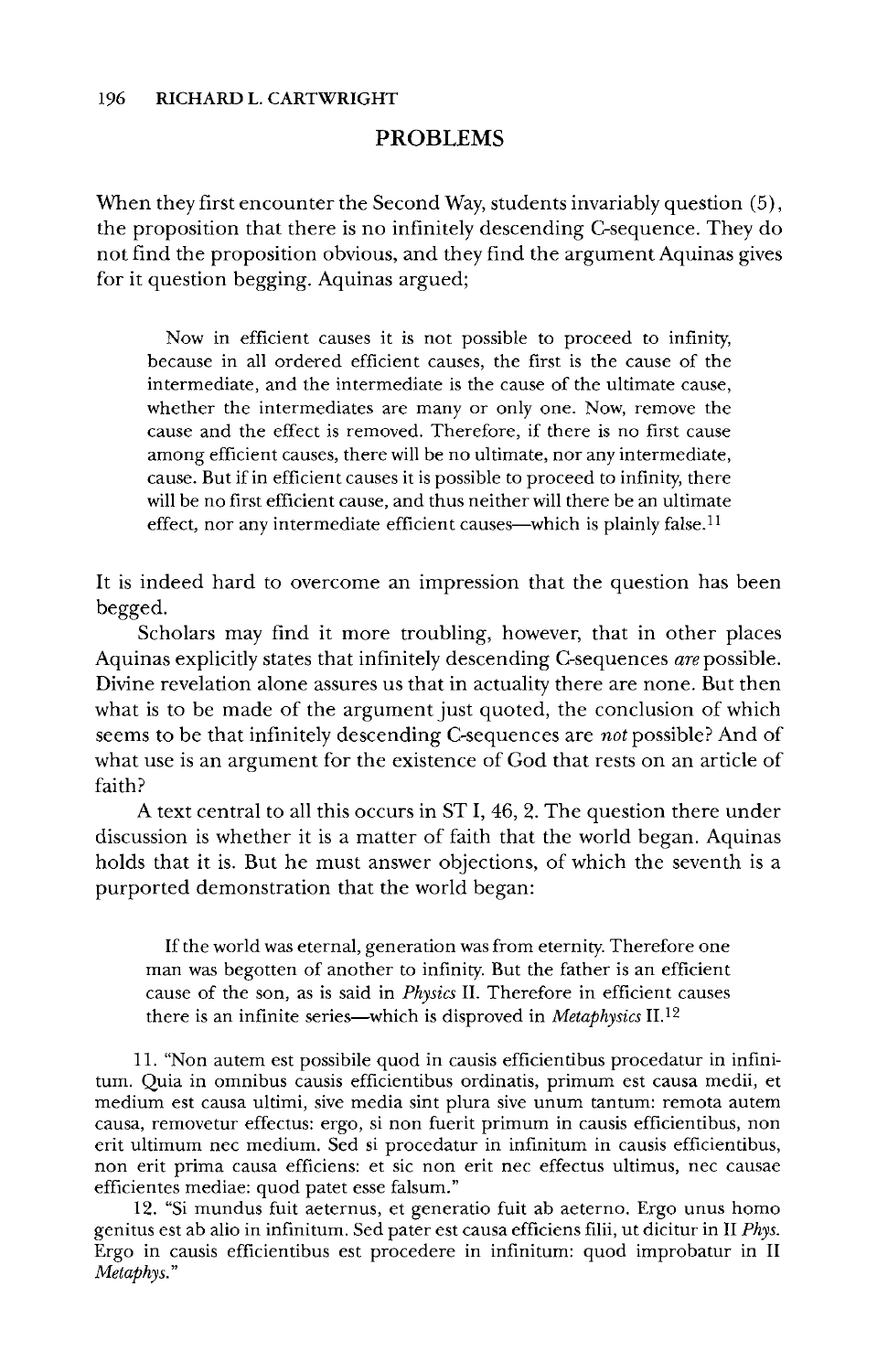Thus stated, the objection is silly: eternity of the world would hardly require an endless generation of human beings.<sup>13</sup> But Aquinas in effect responds to a stronger version, which can be put this way:

If it is possible that the world did not begin, then it is possible that there should have been an infinitely descending C-sequence. But, as is shown in *Metaphysics* II, infinitely descending C-sequences are not possible. Therefore, it is not possible that the world did not begin.

#### Aquinas answers at some length:

In efficient causes it is impossible to proceed to infinity *per se*—if, for instance, the causes *per se* required for some effect were multiplied to infinity; for instance, if a stone is moved by a stick, the stick by the hand, and so on to infinity. But it is not impossible to proceed to infinity *per accidens* in efficient causes; for instance, if all the causes multiplied to infinity have the order of only one cause, but their multiplication is *per accidens:* for example, as a craftsman acts by means of many hammers *per accidens,* because one after another is broken. It is accidental, therefore, that one particular hammer should act after the action of another. And it is likewise accidental to this man as generator that he is generated by another; for he generates as a man, and not as son of another man. For all men generating hold one grade in the order of efficient causes, namely the grade of a particular generator. Hence it is not impossible that man is generated by man to infinity; but such a thing would be impossible if the generation of this man depended upon this man, and on an elementary body, and on the sun, and so on to infinity.<sup>14</sup>

13. As Aquinas points out in *De Aeternitate Mundi,* where he remarks that "God could have made the world without men and souls; or He could have made men at the time He did make them, even though He had made all the rest of the world from eternity"; as translated in Cyril Vollert et al., *On the Eternity of the World* (Milwaukee, Wise: Marquette University Press, 1964), p. 25.

14. See also ST I—II, 1, 4.

In causis efficientibus impossibile est procedere in infinitum per se; ut puta si causae quae per se requiruntur ad aliquem effectum, multiplicarentur in infinitum; sicut si lapis moveretur a baculo, et baculus a manu, et hoc in infinitum. Sed per accidens in infinitum procedere in causis agentibus non reputatur impossibile; ut puta si omnes causae quae in infinitum multiplicantur, non teneant ordinem nisi unius causae, sed earum multiplicatio sit per accidens; sicut artifex agit multis martellis per accidens, quia unus post unum frangitur. Accidit ergo huic martello, quod agat post actionem alterius martelli. Et similiter accidit huic homini, inquantum generat, quod sit generatus ab alio: generat enim inquantum homo, et non inquantum est filius alterius hominis; omnes enim homines generantes habent gradum in causis efficientibus, scilicet gradum particularis generantis. Esset autem impossibile, si generatio huius hominis dependeret ab hoc homine, et a corpore elementari, et a sole, et sic in infinitum. See also ST I—II, 1, 4.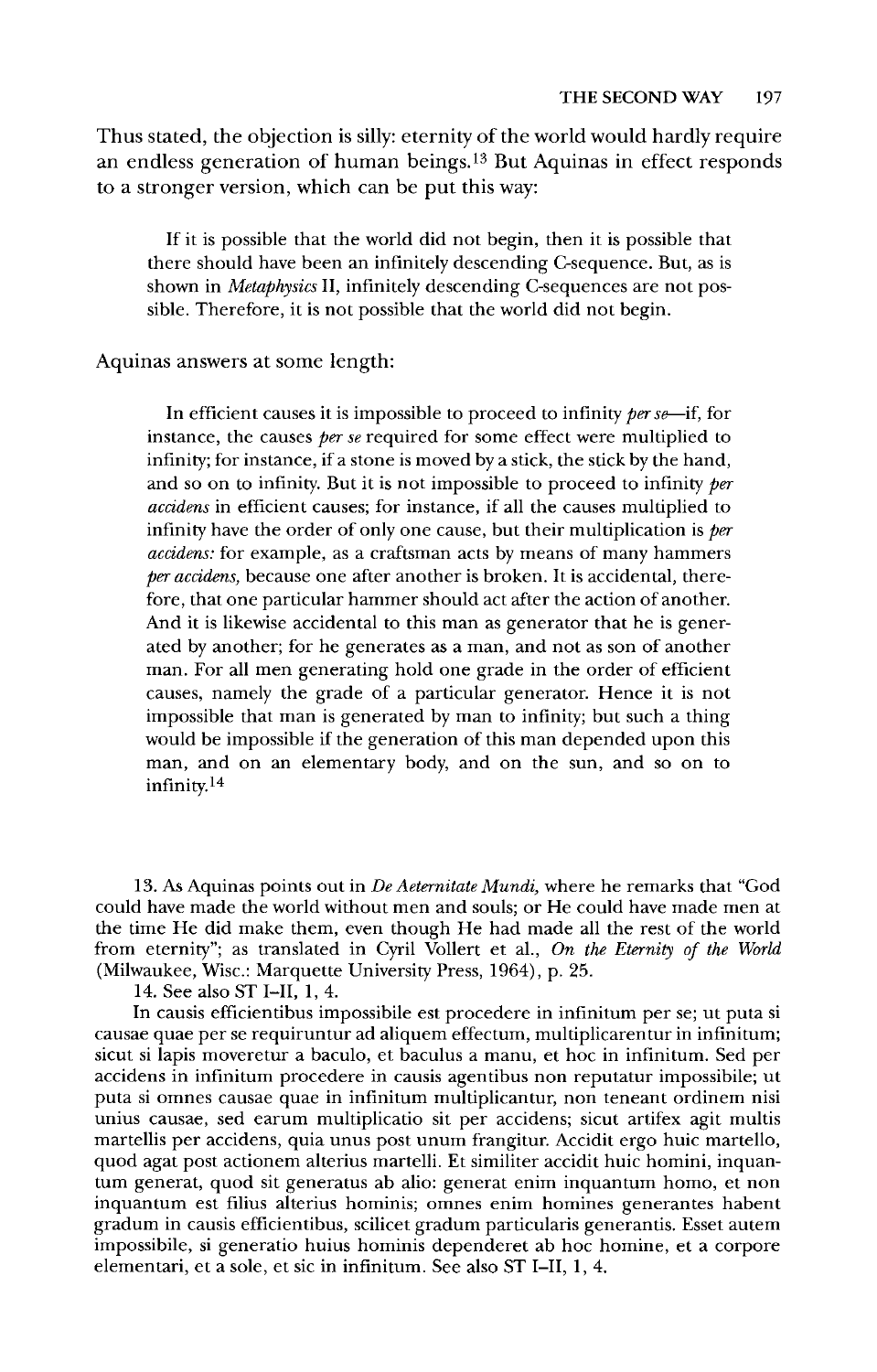The passage is not in every way transparent, so let me say what I can by way of explanation.

The point of the illustration concerning the craftsman who uses infinitely many hammers is not altogether clear. Let us imagine, with Geach, that the craftsman is in particular "an immortal blacksmith who has been making horseshoes from all eternity, and has naturally worn out no end of hammers in the process"; and let us agree that "the making of the horseshoe now on the anvil depends only upon the smith as efficient cause and the hammer currently in use as instrument," so that "though no end of hammers have in fact been broken in the past, they have nothing to do with the [present] case."<sup>15</sup> The difficulty is that we do not have an imagined case of an infinitely descending C-sequence. I think Aquinas would have said that each hammer is a cause, though one that acts through the action of the smith.<sup>16</sup> And the hammers do make up an imagined, infinitely descending temporal sequence. But such descending C-sequences as can be extracted from the illustration are finite: none of the hammers bears C to any other, and no horseshoe is described as the start of an infinitely descending C-sequence.

Maybe the illustration is to be understood somewhat differently: an immortal smith again, but this time one who has been at work on a single horseshoe from eternity and who has, in an extraordinary run of bad luck, broken no end of hammers in the process. Here we imagine not only that there have been infinitely many hammers used but also that the horseshoe presently on the anvil has an infinite causal ancestry. Still no infinitely descending C-sequence, however, for, again, none of the hammers can be regarded as bearing C to any other.

Maybe, then, Aquinas has given us an overly succinct description of an illustration that Averroes used and that may have been in the air. To explain the kind of case in which "according to philosophical doctrine" an infinite regress of efficient causes is possible, Averroes said that

when an artisan produces successively a series of products of craftsmanship with different instruments, and produces these instruments through instruments and the latter again through other instruments, the becoming of these instruments one from another is something accidental, and none of these instruments is a condition for the existence of the product of craftsmanship except the first instrument which is in immediate contact with the work produced ... . And the instrument with which this instrument is produced will be necessary for the production of this instrument, but will not be necessary for the production of the product of craftsmanship unless accidentally.<sup>17</sup>

15. Anscombe and Geach, *Three Philosophers,* p. 112.

16. See ST I, 36, 3.

17. *Tahafut al-Tahafat,* 4th discussion, as translated by Simon van den Bergh, *Averroes' Tahafut al-Tahafat* (London: Luzac, 1954), vol. 1, p. 159. I say the illustration "may have been in the air" to avoid giving the impression that Aquinas might have read *Tahafut al-Tahafat.* Apparently that work was not translated into Latin until the fourteenth century.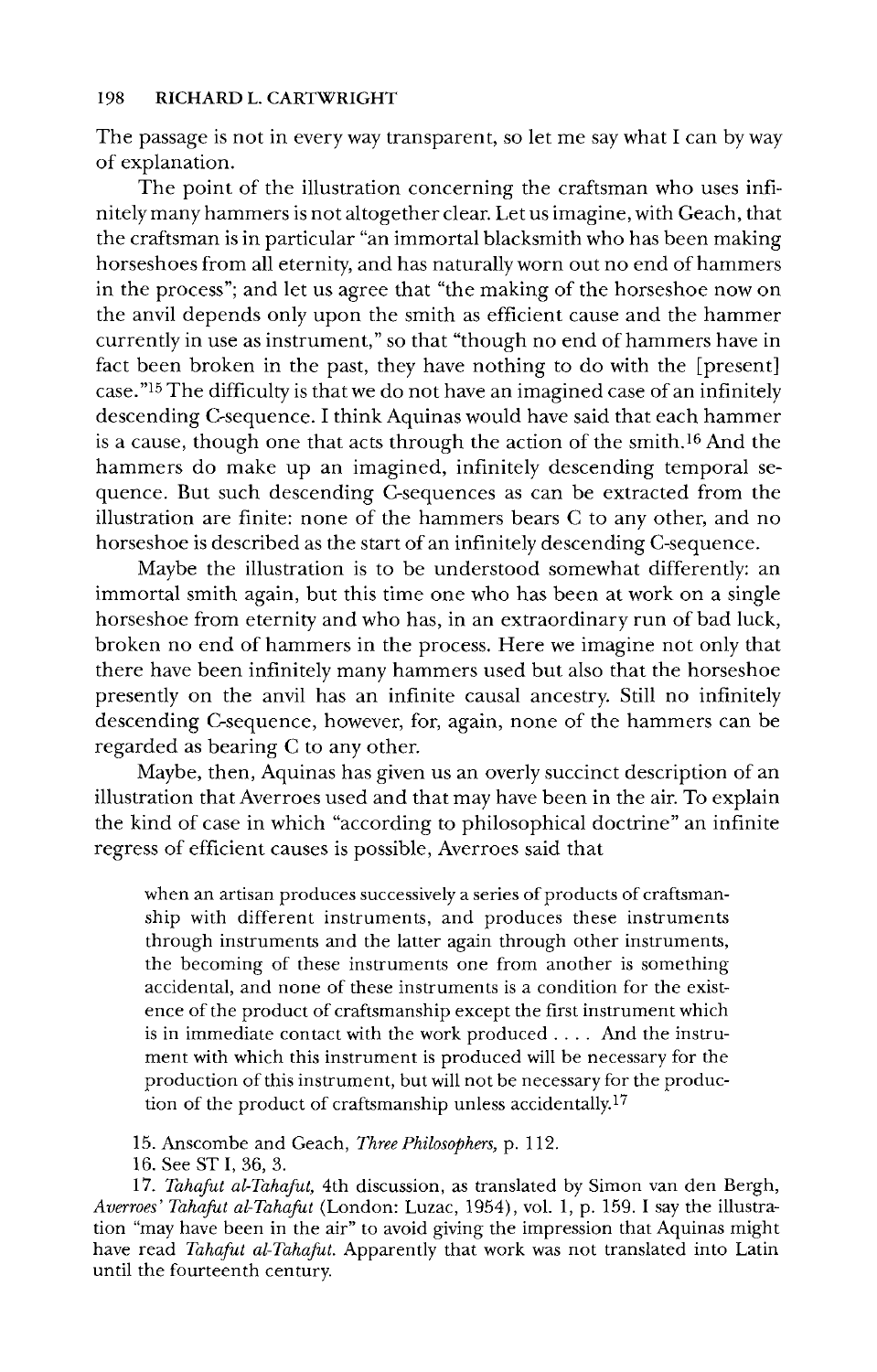Simplifying somewhat, we may this time imagine the immortal smith pro ducing the present horseshoe with a hammer he has produced with another hammer, which latter hammer he has produced with still another, and so on endlessly. And with that we do get an imaginary case of an infinitely descending C-sequence.

Whatever in the end is to be made of Aquinas's first illustration, his second appears to leave no doubt that he thought it possible for there to be infinitely descending C-sequences: it is not impossible for man to be gener ated from man to infinity. But such a sequence would be ordered *per accidens,* not *per se.* And we are expressly told that it *is* impossible for there to be an infinitely descending C-sequence that is per se ordered. What is the intended distinction? And how does it bear on the Second Way?

## THE DISTINCTION

Aquinas is less explicit about the nature of the intended distinction than one might have hoped. But certain of his remarks, together with some things that Duns Scotus says, make it reasonably clear that a per se ordered descending C-sequence is supposed to satisfy three conditions. First, the restriction of C to the terms of the sequence is transitive, so that any term of the sequence bears C to such terms as may follow it in the sequence. I take it that this lies behind Aquinas's remark that "when we have many ordered causes, it is necessary that, while the effect depends first and principally on the first cause, it also depends in a secondary way on all the intermediate causes" (ST I, 104, 2).<sup>18</sup> And it is presumably what Scotus meant when he said that "if anything is prior to the prior, it is prior to the posterior."<sup>19</sup> Second, the causal action of any term in the sequence is simultaneous with that of any other term in the sequence, so that there is some one time at which all the terms of the sequence exist. As Scotus says, "All the causes *per se* ordered are necessarily required simultaneously for that which is caused."<sup>20</sup> Third, any "intermediate"—that is, any term y of the sequence for which there are terms x and z in the sequence such that xCy and yCz—exercises its causality by virtue of being caused by its immediate predecessor in the sequence. This last condition is hard to state clearly, but perhaps the idea is sufficiently conveyed by Aquinas's example: the hand moves the stick and *thereby* the stick moves the stone. Aquinas puts the point elsewhere by saying that "if there are many agents in order, the second agent [i.e., any intermediate] always acts in virtue of the first; for the first

19. De Primo Principio, II, argument for the second conclusion.

20. *De Pήmo Pήncipio,* III, argument to the second conclusion.

<sup>18. &</sup>quot;Cum enim sunt multae causae ordinatae, necesse est quod effectus depen deat primo quidem et principaliter a causa prima; secundario vero ab omnibus causis mediis." See also *In octo libros Physicorum expositio,* VIII, 9 (1047).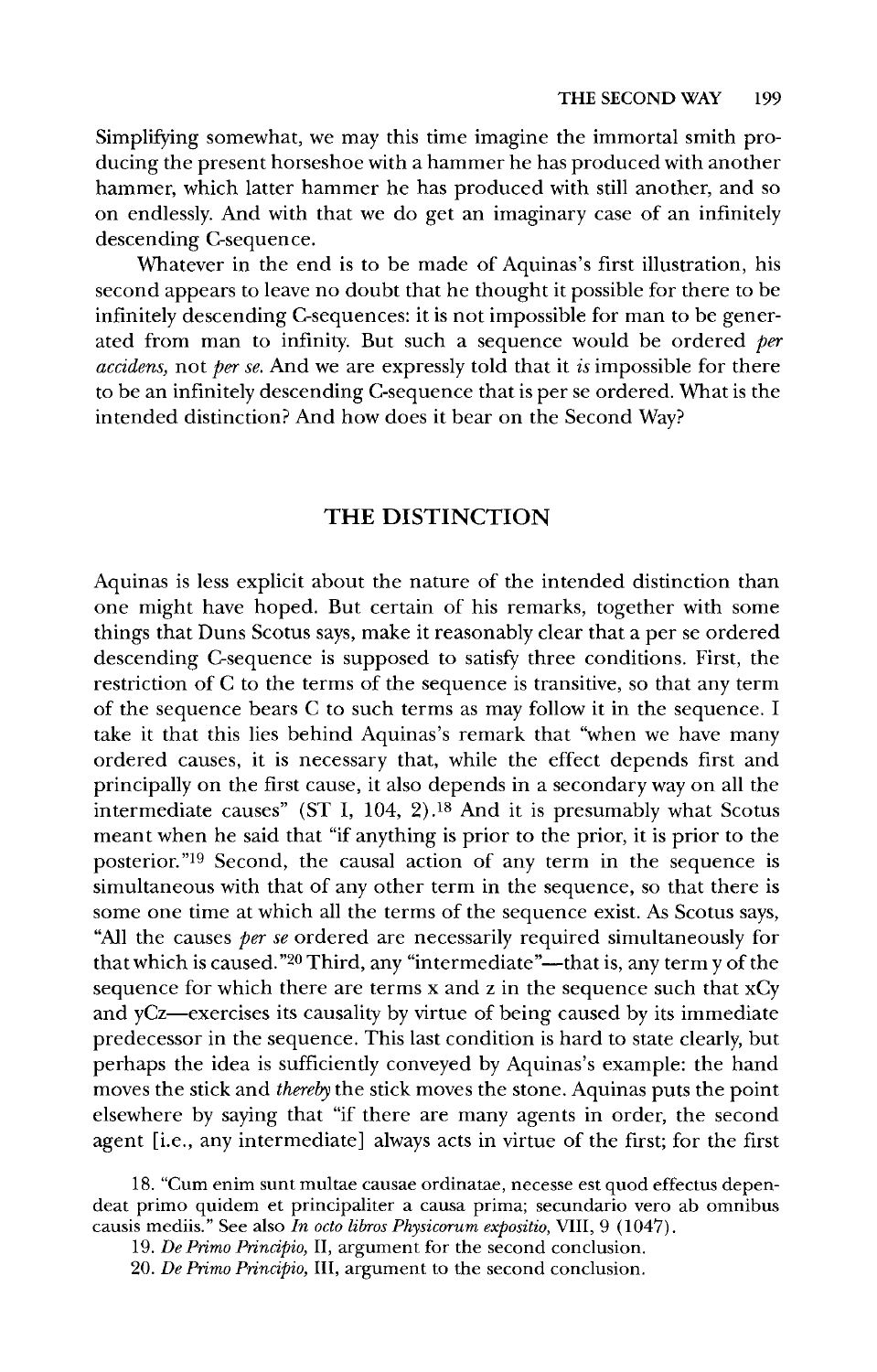#### 200 RICHARD L. CARTWRIGHT

agent moves the second to act" (ST I, 105, 5).<sup>21</sup> And Scotus says that "in *per se* [ordered causes], the second, in so far as it causes, depends on the first."<sup>22</sup>

Though hard to state, the third condition is evidently to be regarded as fundamental. Scotus says that transitivity follows from it, and Aquinas reports Aristotle, apparently with approval, to the same effect:

Let A be something which is moved in respect to place by something B. And B is moved by C; C is moved by  $D \ldots$  It is clear that when a thing moves because it is moved, the mover and the mobile object are moved simultaneously. For example, if the hand by its own motion moves a staff, the hand and the staff are moved simultaneously. Hence B is moved simultaneously when A is moved; and for the same reason when B is moved, C is moved simultaneously; and when C is moved, D is moved simultaneously. Therefore the motions of A and of all the others are simultaneous and in the same time.<sup>23</sup>

I conjecture that neither Aquinas nor Scotus ever played with dominoes. The finger by moving moves the first domino, which by moving moves the second, and so on down the line; but even with a not very long line, the motion of the finger visibly stops before the last domino falls.

It is clear in any case that a descending C-sequence in which  $\mathbf{x}_{\rm{n}}$  begets xn \_ *i* satisfies none of these conditions, in particular, not the third: it is not by virtue of Abraham's act of begetting that Isaac begets Jacob.

## A THIRD SECOND WAY?

Aquinas's subsidiary argument for the impossibility of an infinitely descend ing sequence of efficient causes must thus be understood as directed only to those cases in which the sequence is per se ordered. A number of commentators on the Second Way have pointed this out. $24$  Some appear to

21. "Si sint multa agentia ordinata, semper secundum agens agit in virtute primi: nam primum agens movet secundum ad agendum."

22. De Primo Principio, III, argument to the second conclusion. In the same place Scotus states a fourth condition, namely, that "in *perse* ordered [causes] the causality is of another nature and order, because the higher is more perfect."

23. *In octo libros Physicorum,* VII, 2 (892); as translated by Richard J. Blackwell, Richard J. Spath, and W. Edmund Thirlkel, *Commentary on Aristotle's Physics by St. Thomas Aquinas* (New Haven, Conn.: Yale University Press, 1963), p. 426.

24. See, for example, Patterson Brown, "Infinite Causal Regression," *Philosophical Review* 75 (1966): 510-25; reprinted in Anthony Kenny, *Aquinas: A Collection of Cήtical Essays* (Garden City; New York: Doubleday, 1969) pp. 214-36; Reginald Garrigou-Lagrange, *Reality: A Synthesis ofThomistic Thought* (St. Louis and London: Herder, 1950), pp. 73-74; Etienne Gilson, *The Christian Philosophy of St. Thomas Aquinas,* (New York: Random House, 1966), pp. 67-68; Kenny, *The Five Ways,* pp. 41-42; Richard Sorabji, *Time, Creation and the Continuum* (Ithaca, N.Y.: Cornell University Press, 1983), pp. 230-31; Michael Dummett, *The Seas of Language* (Ox ford: Clarendon Press, 1993), pp. 366-67.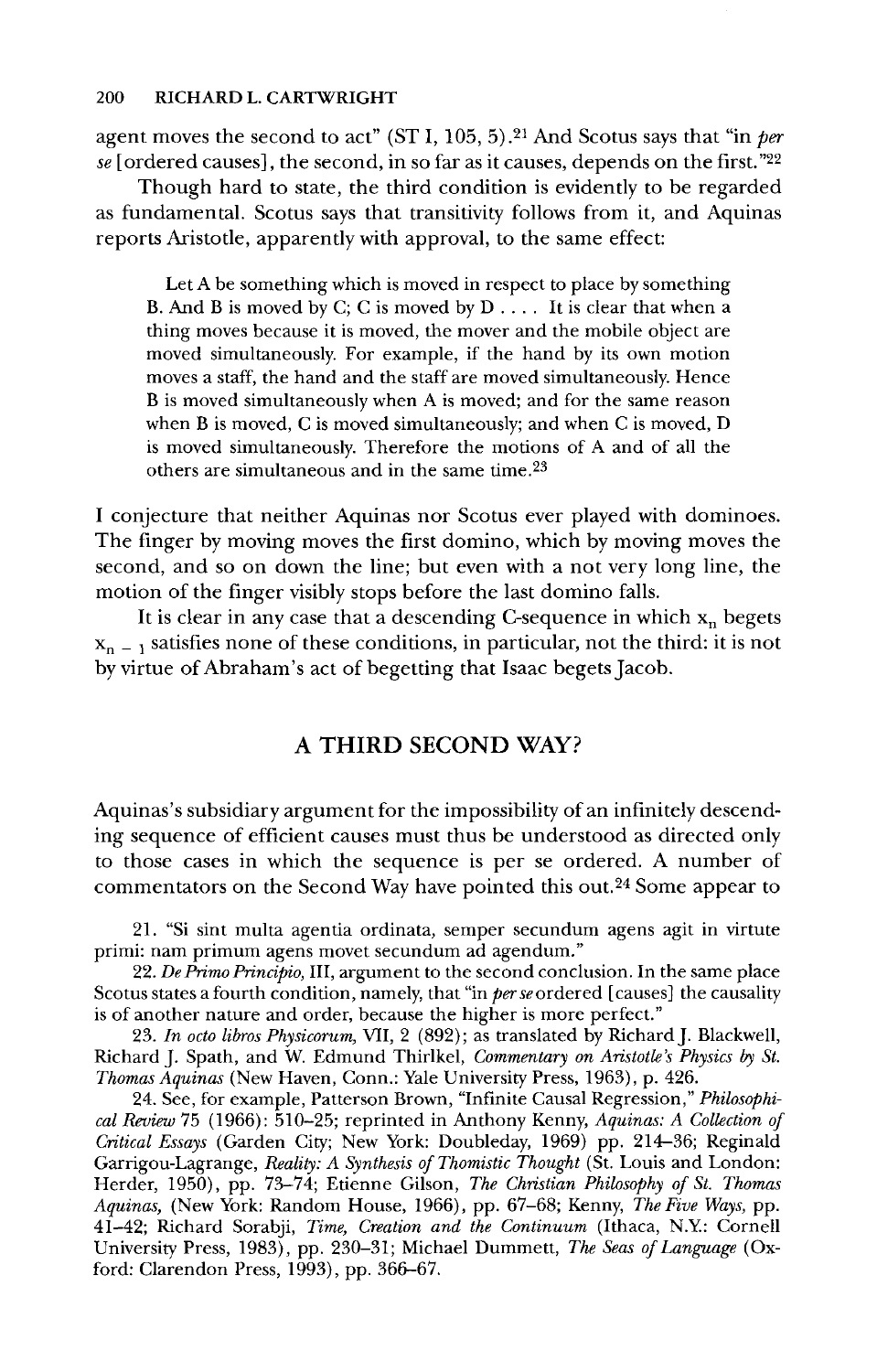think that recognition of the distinction somehow removes any problems the Second Way may have seemed to present.<sup>25</sup> Others are less complacent, speculating as to the reasons Aquinas and others may have had for denying the possibility of infinite descent in the per se case.<sup>26</sup> Some conclude that there are no *good* reasons.<sup>27</sup>

Little attention has been given, however, to the job of reconstructing the Second Way in the light of the distinction between per se and per accidens ordered descending C-sequences. Once the possibility of infinitely descending C-sequences is acknowledged, how is the argument supposed to go? It will not do simply to replace (5) with

> (11) There is no infinitely descending per se ordered descending C-sequence.

For then (1) no longer follows: after all, (11) is compatible with there being no per se ordered descending C-sequences. If in addition (6) is replaced by

(12) There is some per se ordered descending C-sequence,

it will follow that in some per se ordered descending C-sequence there is a term preceded by nothing in the sequence. But that follows from (12) alone; in any case, (1) still doesn't follow.

If we are to preserve the *structure* of the classroom version of the Second Way, and I think we ought to try, what is wanted is a (nonempty) *species* of efficient causation—that is, a relation B such that

(13) ExEyxBy

and

(14) (x) (y)(xBy  $\rightarrow$  xCy),

which relation is also such that

(15) Every descending B-sequence is per se ordered

and

(16) (x)  $[(EyxBy & ExyBx) \rightarrow ExyCx].$ 

From (11) and (15) there will follow

(17) There is no infinitely descending B-sequence.

And from (13) and (17), for reasons now familiar, there will follow

(18) Ex (EyxBy &  $\sim$ EyyBx);

25. For example, Gilson, *Christian Philosophy.*

- 26. See Brown, "Infinite Causal Regression," and Kenny, *The Five Ways.*
- 27. See Sorabji, *Time, Creation and the Continuum.*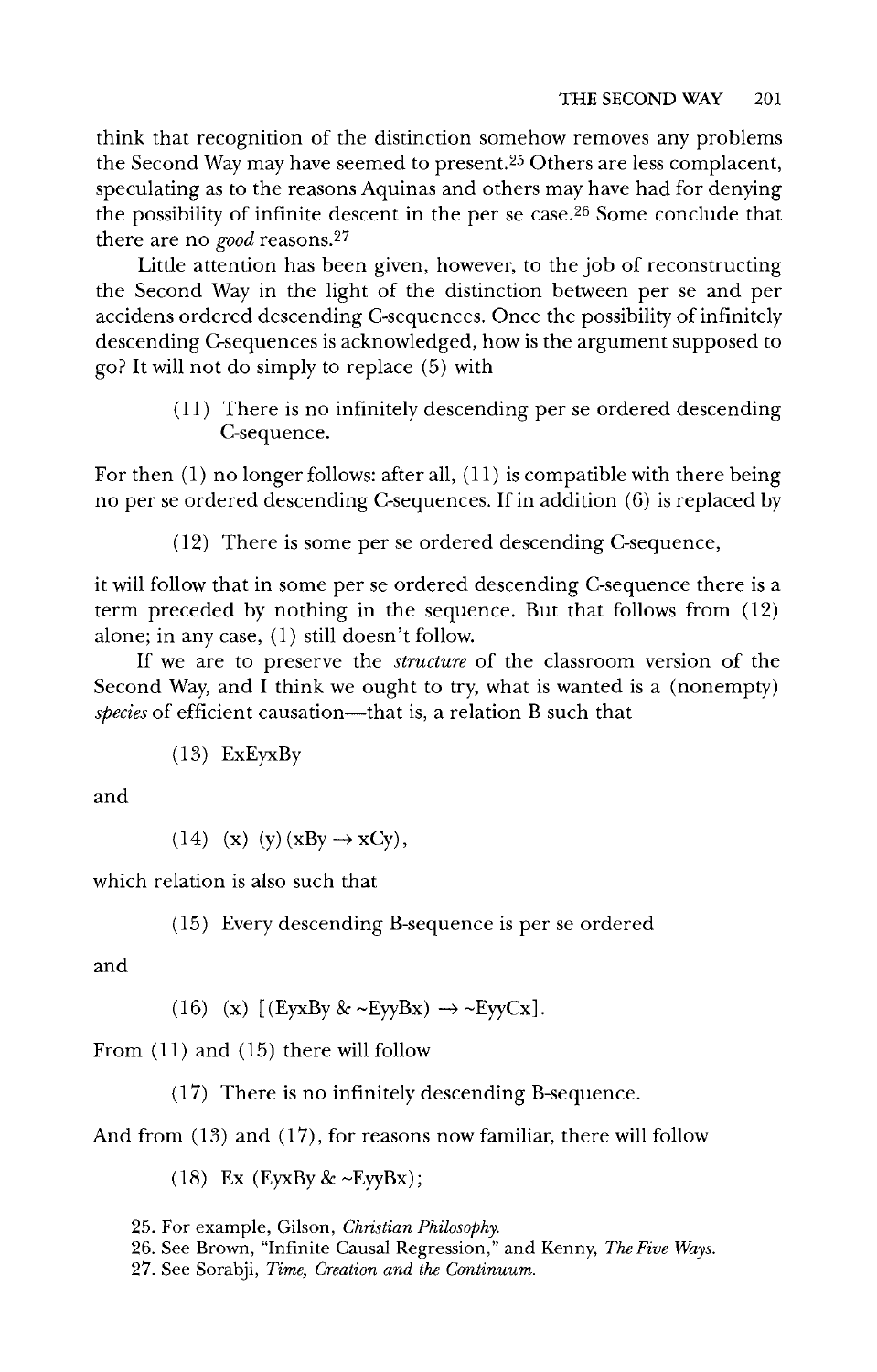that is, there exists a B-first. And then by (16) there will exist a C-first. But what can serve as B?

Aquinas follows Aristotle in distinguishing two kinds of efficient causa tion. Of one kind are cases in which something changes something: the physician heals the patient; the batter swings the bat; the fire heats the water. Of another kind are cases of generation, in which something causes something to come to be. Among cases of this kind are acts of divine creation and of natural generation, such as begetting and building.<sup>28</sup> It is commonly held that in the Second Way, Aquinas has his eye especially on the second kind of case, the other having been central in the First Way. Thus Geach says, "The first two 'ways' differ only in that one relates to processes of change and the other to things' coming to be; the further argument is quite parallel in each case."<sup>29</sup> I am inclined to think, however, that the efficient causation of the Second Way is neither of these but rather what Aquinas elsewhere calls *conservation.^*

At ST I, 104, 1, Aquinas addresses the question of whether creatures need to be kept in being by God (utrum creaturae indigeant ut a Deo conserven*tur)*. Of course, he thinks they do, and in fact he had already said so at ST I, 9, 2. What is of interest for present purposes, however, is that here, in the course of explaining his answer, he draws a distinction between two sorts of causal agency. It must be recognized, he says, that "an agent may be the cause of the becoming of its effect and yet not of its being" *(aίiquod agens est causa sui effectus secundum fieri, et non directe secundum esse eius).* The builder causes the house to come into being, and the begetter causes the begotten to come into being, but neither the builder nor the begetter causes the being of that which is thus caused to become. Dark words, no doubt; yet the idea seems not altogether inaccessible.

Aquinas would distinguish between two questions: (1) what causal agent is responsible for the coming into existence of the house or the child? (2) What causal agent is responsible for the continued existence of the house or child? Evidently an answer to the first need not be an answer to the second: the builder's work typically ends with the completion of the house, and the begetter preserves the begotten, if at all, only, as Aquinas says, "indirectly," that is, by removing causes of "corruption"—say by guarding the child from falling into the fire *{puta si aliquis puerum custodial ne cadat in ignem).* Aquinas puts the distinction by saying that a cause of becoming is the reason "that this matter acquires this form" *{quod haec materia acquirat hanc formam*), whereas a cause of being is a "cause of the form as such" *{causa formae secundum rationem talis formae)*. It is simpler and

28. For the distinction between the two kinds of efficient causation, and also for other distinctions within that genus of causation, see Aquinas's *In duodecim libros Metaphysicorum expositio,* V, 1. 2.

29. Anscombe and Geach, *Three Philosophers,* p. 113. See also Gilson, *Chήstian Philosophy,* p. 66, and Kenny, *The Five Ways,* p. 36.

30. Suggested also, if I understand him correctly, by Reginald Garrigou-La grange in *Reality,* pp. 72-75.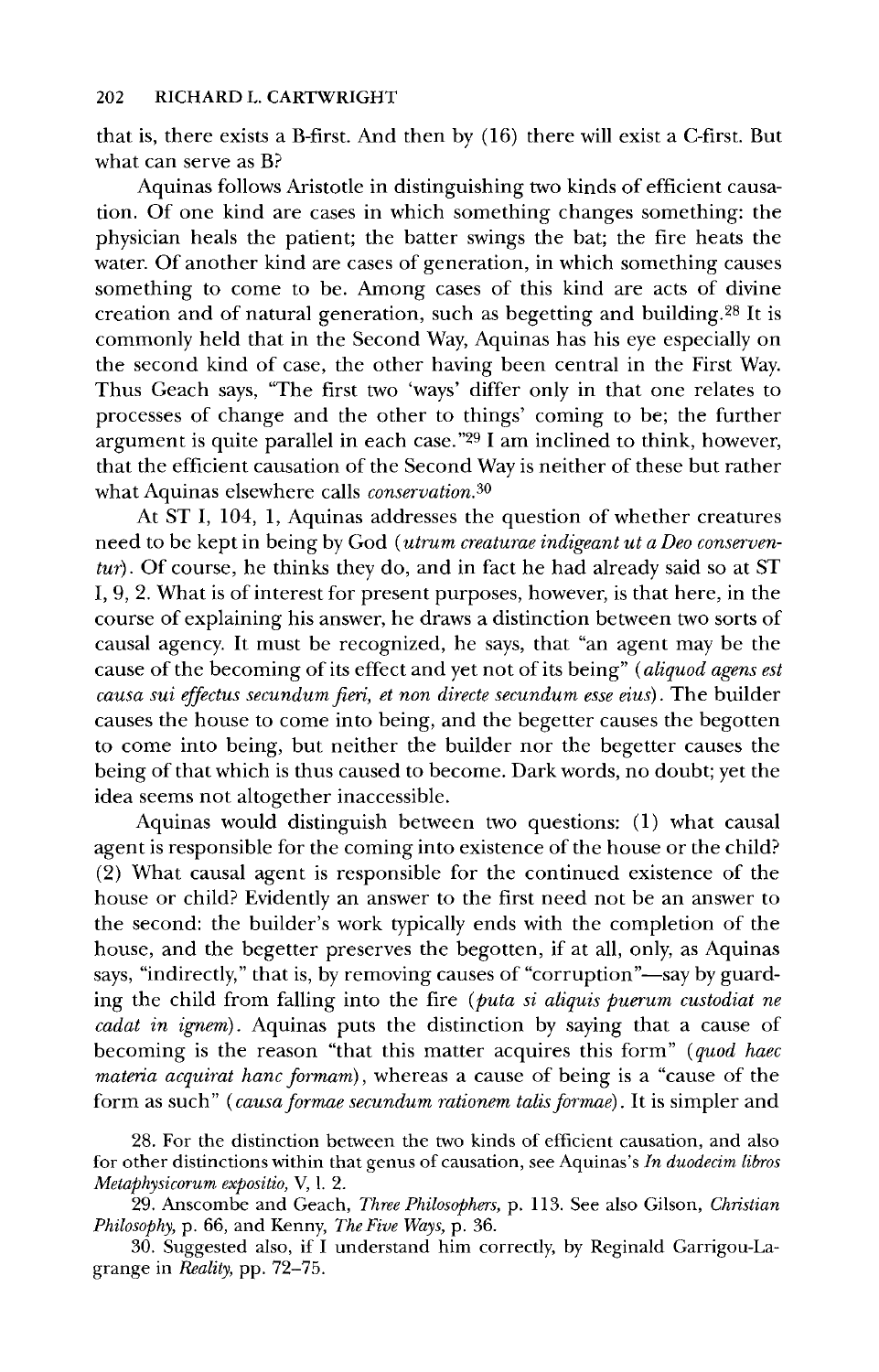perhaps clearer to say, with Ockham, that what *produces* need not be that which *conserves. 31*

I do not mean to suggest that we are now out of the woods. On the contrary, the conclusion of the Second Way is now to be seen as resting on five premises:  $(11)$ ,  $(13)$ ,  $(14)$ ,  $(15)$ , and  $(16)$ , with B understood to be the relation of conservation; and I suppose any one of these propositions might be questioned.

My inclination is to concede (14) and (15), if only because I hardly know what to say for or against them.<sup>32</sup> As for  $(13)$  and  $(16)$ , I suspect that Aquinas would take them to rest on what he would regard as more funda mental truths, namely,

(19) x is contingent  $\rightarrow$  EyyBx

and

(20)  $\sim$ x is contingent  $\rightarrow \sim$ EyyCx.

Contingent things are those that need not exist; they teeter on the brink of nonexistence.<sup>33</sup> Aquinas, along with other philosophers, earlier and later, thought it obvious that anything so situated needs something to prevent its fall.<sup>34</sup> Thus (19) and, given that something is contingent, (13). As for (20),

31. See *Quaestiones in lib. I Physicorum,* cxxxvi; translated by P. Boehner, in *Ockham, Philosophical Writings* (Indianapolis: Bobbs-Merrill, 1964), pp. 136-39. Des cartes follows Aquinas closely, in both terminology and examples, saying that "an architect is the cause of a house and a father of his child only in the sense of being the causes of their coming into being; and hence, once the work is completed it can remain in existence quite apart from the 'cause' in this sense. But the sun is the cause of the light which it emits, and God is the cause of created things, not just in the sense that they are causes of the *coming* into being of these things, but also in the sense that they are causes of their *being." Reply to the Fifth Set of Objections,* as translated in John Cottingham, Robert Stoothoff, and Dugald Murdoch, *The Philosophical Wήtings of Descartes,* vol. II, pp. 254-55 (hereafter referred to as CSM). (Cambridge: Cambridge University Press, 1985).

32. It may be noted that Descartes does not hesitate to count conservation as a species of efficient causation. See CSM, pp. 78-79.

33. Geach says that "this understanding of .. . 'contingent' is quite alien to [Aquinas's] thought; for him contingent beings are liable to corrupt, break up, or the like, and necessary beings are beings with no such inner seeds of their own destruction; souls and angels belong to the latter class, and so, he thought, do the heavenly bodies, which, being supposedly incorruptible, are expressly called *entia ex necessitate." God and the Soul, p. 77.* Geach is right about Aquinas's use of 'contin gent,' but the notion of contingency alluded to in the text is by no means "alien to Aquinas's thought."

34. Avicenna wrote, "Perhaps someone is of the opinion that the agent and the cause are only required in order that something has existence after it did not exist and that, once the thing exists and the cause is missing, the thing exists as self-suf ficient. And he who is of this opinion thinks that something only needs a cause for